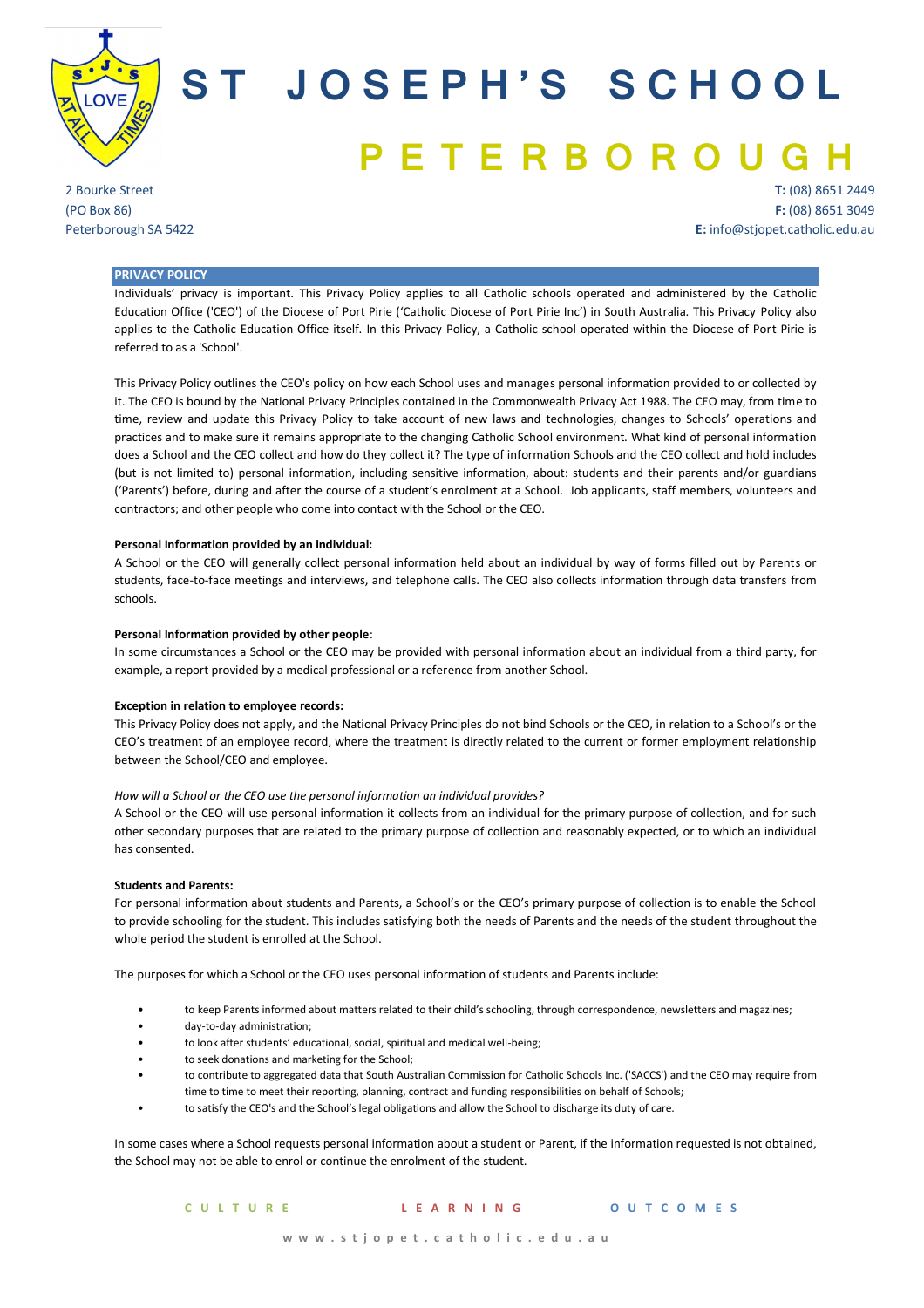## **Job applicants, staff members and contractors:**

For personal information about job applicants, staff members and contractors, a School's and the CEO's primary purpose of collection is to assess and (if successful) to engage the applicant, staff member or contractor, as the case may be.

- The purposes for which a School and the CEO uses personal information of job applicants, staff members and contractors include:
	- to administer the individual's employment or contract (as the case may be);
	- for insurance purposes;
	- to seek funds and marketing for the School;
	- to contribute to aggregated data that SACCS and the CEO use to meet their
	- reporting, planning, contract and funding responsibilities;
	- to enable SACCS and the CEO to maintain necessary staff information for entitlements including long service leave, maternity leave, Workcover and other necessary industrial or employment purposes, and for accreditation and funding purposes;
	- to satisfy the CEOs' and the schools' legal obligations (eg; in relation to child protection legislation).

# **Volunteers:**

A School also obtains personal information about volunteers who assist the School in its functions or conduct associated activities, such as Parents and Friends and Old Scholars Associations, to enable the School and the volunteers to work together.

# **Marketing and fundraising:**

Schools treat marketing and seeking donations for the future growth and development of the School as an important part of ensuring that the School continues to be a quality learning environment in which both students and staff thrive. Personal information held by a School may be disclosed to an organisation that assists in the School's fundraising, for example, the School's Foundation or Parents and Friends Association.

Parents, staff, contractors and other members of the wider School community may from time to time receive fundraising information. School publications, like newsletters and magazines, which include personal information, may be used for marketing purposes.

# **Exception in relation to related schools:**

The Privacy Act allows each diocesan school in the Diocese of Pt Pirie to share personal information with other diocesan schools within the diocese and with the CEO. This allows Schools to transfer information between them, for example, when a pupil transfers from one School operated by the CEO to another school conducted by the CEO, and the CEO itself.

# *To whom might the CEO or a School disclose personal information?*

The CEO or a School may disclose personal information (including sensitive information) held about an individual to:

- another School operated by the CEO;
- a school or the Catholic Church Endowment Society Inc. within the Archdiocese of Adelaide;
- a Catholic Education Office in South Australia;
- SACCS:
- a Congregational School;
- Catholic Church Insurances;
- government departments;
- the local parish;
- people providing services to the School (including specialist visiting teachers, consultants and sports coaches);
- recipients of School publications, like newsletters and magazines;
- Parents; and
- anyone to whom the individual authorises the School to disclose information. Sometimes the CEO and Schools may ask individuals to consent to some disclosures or uses of personal information for certain purposes, either in writing or verbally. In other cases, consent may be implied.

## **Sending information overseas:**

The CEO or a School will not send personal information about an individual outside Australia without:

- obtaining the consent of the individual (in some cases this consent will be implied); or
- otherwise complying with the National Privacy Principles.

| <b>CULTURE</b> | LEARNING | <b>OUTCOMES</b> |
|----------------|----------|-----------------|
|                |          |                 |